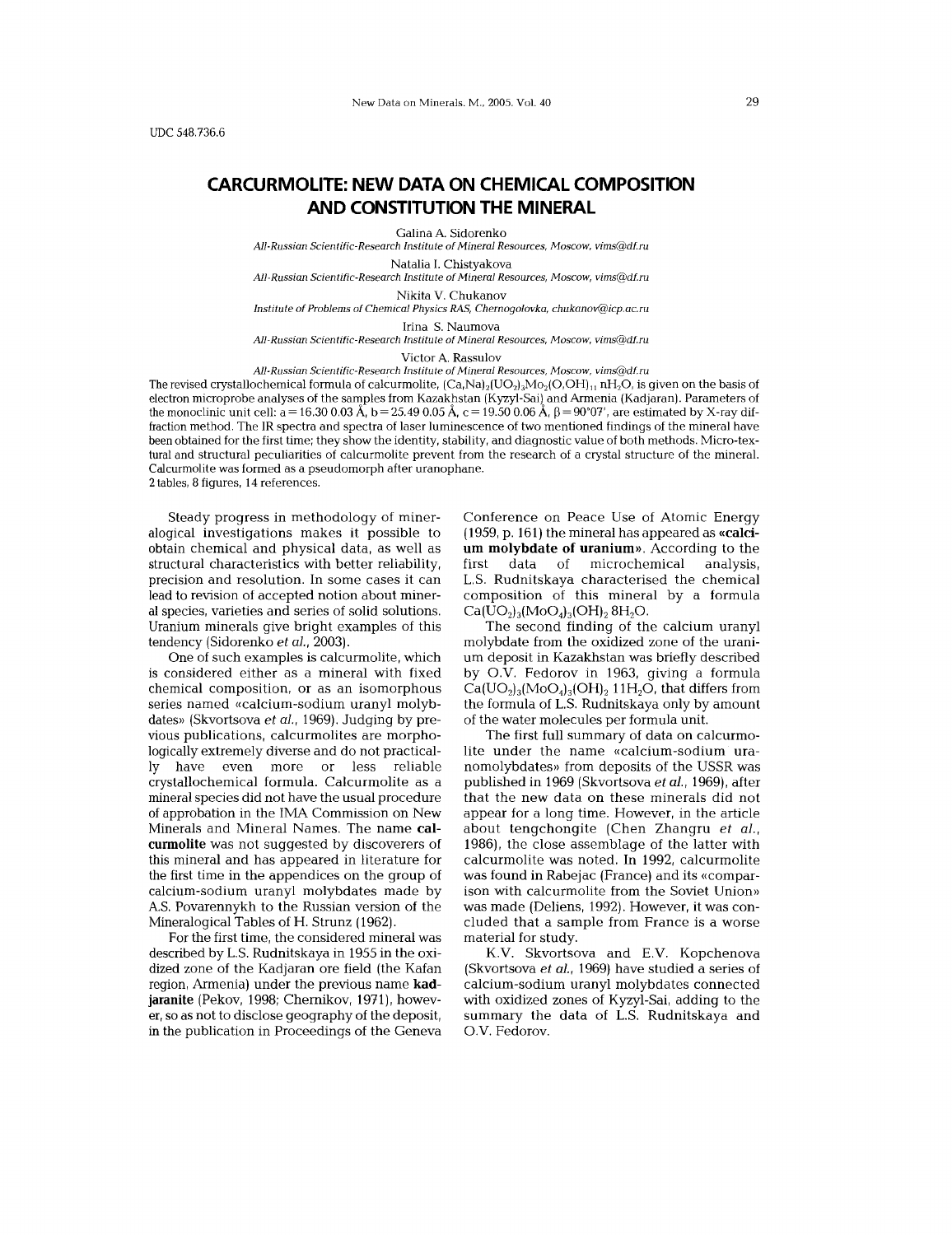



**60l1m <sup>I</sup> Electron Image <sup>1</sup>**

Fig. 1. Inner bunch-shaped texture of outwardly monocrystal (massive, compact) calcurmolite and its total spectrum of the element composition, revealing U and Mo as a dominative elements.



Fig, 2. Bunch-like form of segregation of calcurmolite, similar to one presented at Fig. 1, in closest assemblage with uranophane (white crystals) and phosphate of strontium (uranocircite).

Quite full description of genetic conditions, paragenetic assemblages, morphological diversity, chemical composition, optical properties, X-ray characteristics with adduction of results of methods of study, accessible at that time, is presented in the work of K. Skvortsova with co-authors (1969), At that, the authors noted the closest assemblage of uranyl molybdates with other minerals of uranyl and took that into account during calculation of data of the microchemical analysis of practically phase heterogeneous matter on crystallochemical formulae,

The formula suggested in the article are extremely diverse and not charge-balanced and can evoke neither satisfaction no the least certainty in their correspondence to the true chemical composition of calcurmolites.

Because of remoteness of the summary publication, it is expedient to remind the crystallochemical formulae calculated in the work (Skvortsova et al., 1969) by data of microchemical analyses of calcurmolites (in authors' determination, «calcium-sodium uranomolybdates») with the regard of admixtures of uranophane or « -uranotil»; without a suggestion of the general crystallochemical formula for calcurmolite as a mineral species, as follows:

sample 1

 $(Ca_{0.95}Na_{0.19})_{1.14}(UO_2)_{3.99}(MoO_4)_{4.02}(OH)_2$  14.5H<sub>2</sub>O; sample 2 -

 $Na<sub>1.95</sub>(UO<sub>2</sub>)<sub>4.98</sub>(MoO<sub>4</sub>)<sub>5.03</sub>(OH)<sub>2</sub>8.6H<sub>2</sub>O;$ sample  $3$ 

 $(Ca_{0.44}Na_{0.66})_{1.10}(UO_2)_{4.3}(MOO_4)_{3.7}(OH)_2$  13H<sub>2</sub>O; sample 4 -

 $(Ca_{0.38}Na_{0.62})_{1.0}(UO_2)_{4.52}(MoO_4)_{3.57}(OH)_2$  10H<sub>2</sub>O; sample 5

 $Na<sub>1.14</sub>(UO<sub>2</sub>)<sub>4.18</sub>(MoO<sub>4</sub>)<sub>3.96</sub>(OH)<sub>2</sub> 12H<sub>2</sub>O;$ 

sample of L.S. Rudnitskaya -

 $Ca(\hat{U}O_{2})_{2.97} (MO_{4})_{2.73} (OH)_{2}$  7H<sub>2</sub>O.

It follows from these formulae that a value of the ratio U:Mo in them lays within the limits from 0,99 to 1.27 and an amount of sodium, calcium and water varies widely. Some inconstancy of the U:Mo value seems to be the most considerable, since just the ratios of  $[UO<sub>2</sub>]$  and anion-forming complex are determinative in the crystal structures of uranyl minerals formed by them (Sidorenko, 1978).Just this fact was a basis for revision of chemical composition and simultaneously carrying out of additional studies of calcurmolite both from Kadjaran and Kyzyl-Sai, with use of new methodical, technical, and apparatus means,

In the present work the samples from collections of minerals and rocks, containing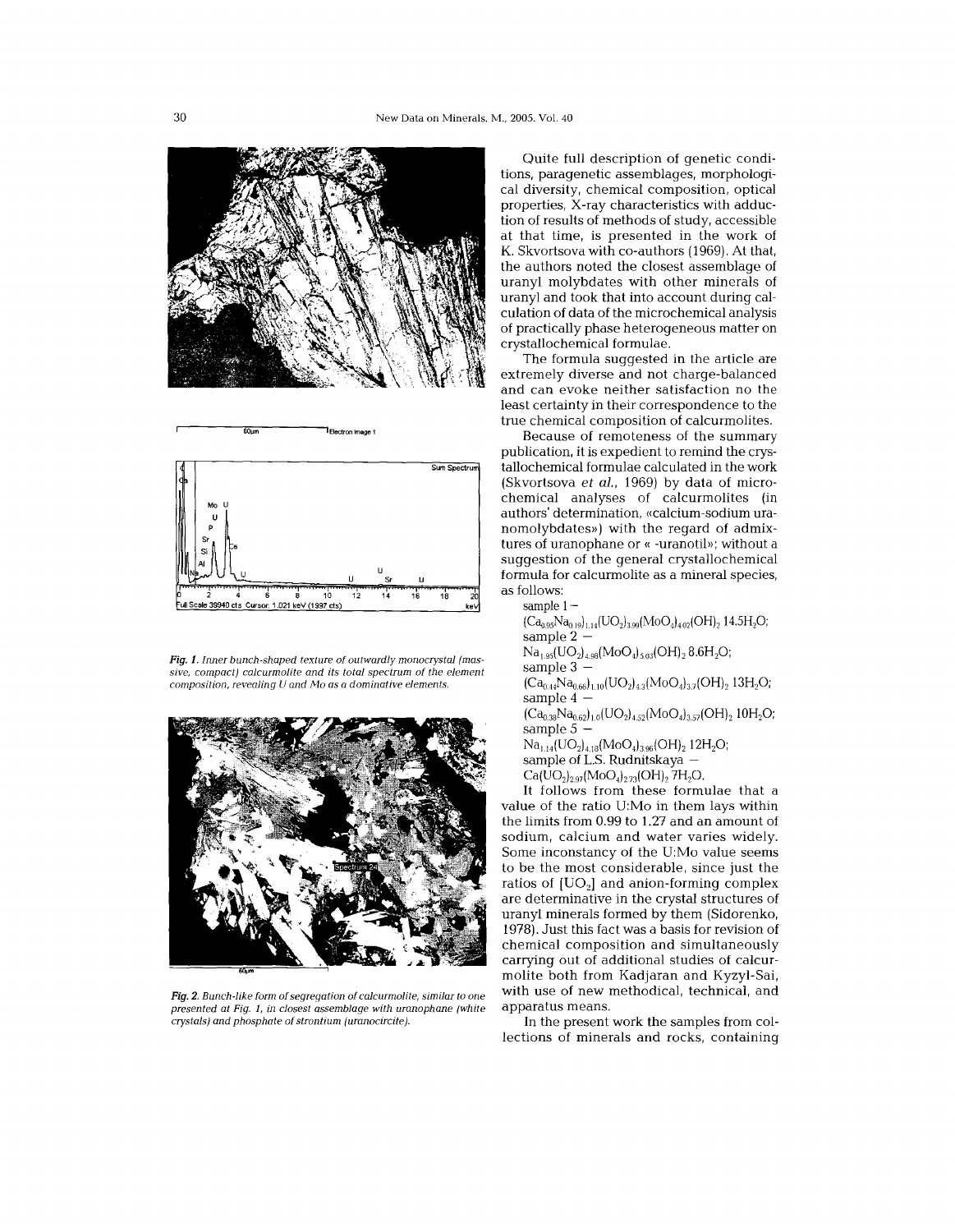uranyl molybdates, which have been studied earlier by K.V. Skvortsova and E.V. Kopchenova and kept to one of the authors of this work, were studied. The study of chemical composition of sodium-calcium uranyl molybdates and ratios of the main mineral-forming elements (uranium, molybdenum, calcium, sodium) and also the research or crystal structure of calcurmolite were the main objective. Implementation of this goal was complicated by the absence of perfect crystals and synthetic analogues of uranyl molybdates of calcium and sodium. It is necessary to note that during study of the R-U-Mo system, where R is a cation (alkaline and alkaline-earth elements), one failed to synthesize the analogue of calcurmolite (Spitsyn *et aI., 1981).*

## **Methods of study**

Study of element composition and morphological peculiarities of the mineral was made with the electron microprobe instrument JXA-8100 (JEON, Japan) equipped with the energy-dispersive system Inca Energy 400 (Oxford Instruments, Great Britain). Chemical composition was obtained by the crystal-diffraction method at accelerating voltage 20 kV and electron microprobe current 10 nA. The standards were as follows:  $UO<sub>2</sub>$ , Mo $O<sub>3</sub>$ , diopside (Ca), and albite (Na).

The X-ray powder patterns of the samples were performed with the ADP-l diffractometer (monochromatic CuK $\alpha_1$  radiation).

The IR spectra of calcurmolite were registered by a standard method with use of pellets with KBr with the spectrophotometer Specord 75 in a range of frequencies  $400-4000$  cm<sup>-1</sup>. Polystyrene and gaseous ammonia were used as standards.

Measurement of luminescence properties was made with a complex assembled on a basis of microscope, single-beam spectrophotometer MSFU-312 equipped with a computer, a counter board for use of a method of photons counting and a module of control of step engine of diffraction lattice drive. The source of generation of luminescence was a laser on molecular nitrogen  $(\lambda rad = 337.1 nm).$ 

The complex is intended to registration of luminescence spectra of different microobjects approximately of  $50 \mu m$  in size and also microparts of macroobjects in polarized and depolarised light in a spectral interval of 250- 1200 nm at a room temperature and a temperature of liquid nitrogen.

60 um

*Fig.* 3. *«Crystallite))* of *caJcurmolite, entirely composed by fibres and laths* of *the mineral, between which there are grains* of *uranophane (light).*



*Fig.* 4. *A fragment* of *Fig.* 3 *with some more magnificence, interfiber inclusions* of *uranophane are more clear and confirmed by element analysis.*



*Fig.* 5. *Heterogeneous structure* of a *grain* of *calcurmolite, in which the crystals ofuranophane with different degree* of *alteration prevail (the most perfect are white* (1), *less perfect are light grey* (2), *and still more altered are grey* (3)); *at the periphery* of a *grain the fibrous calcurmolite grow.*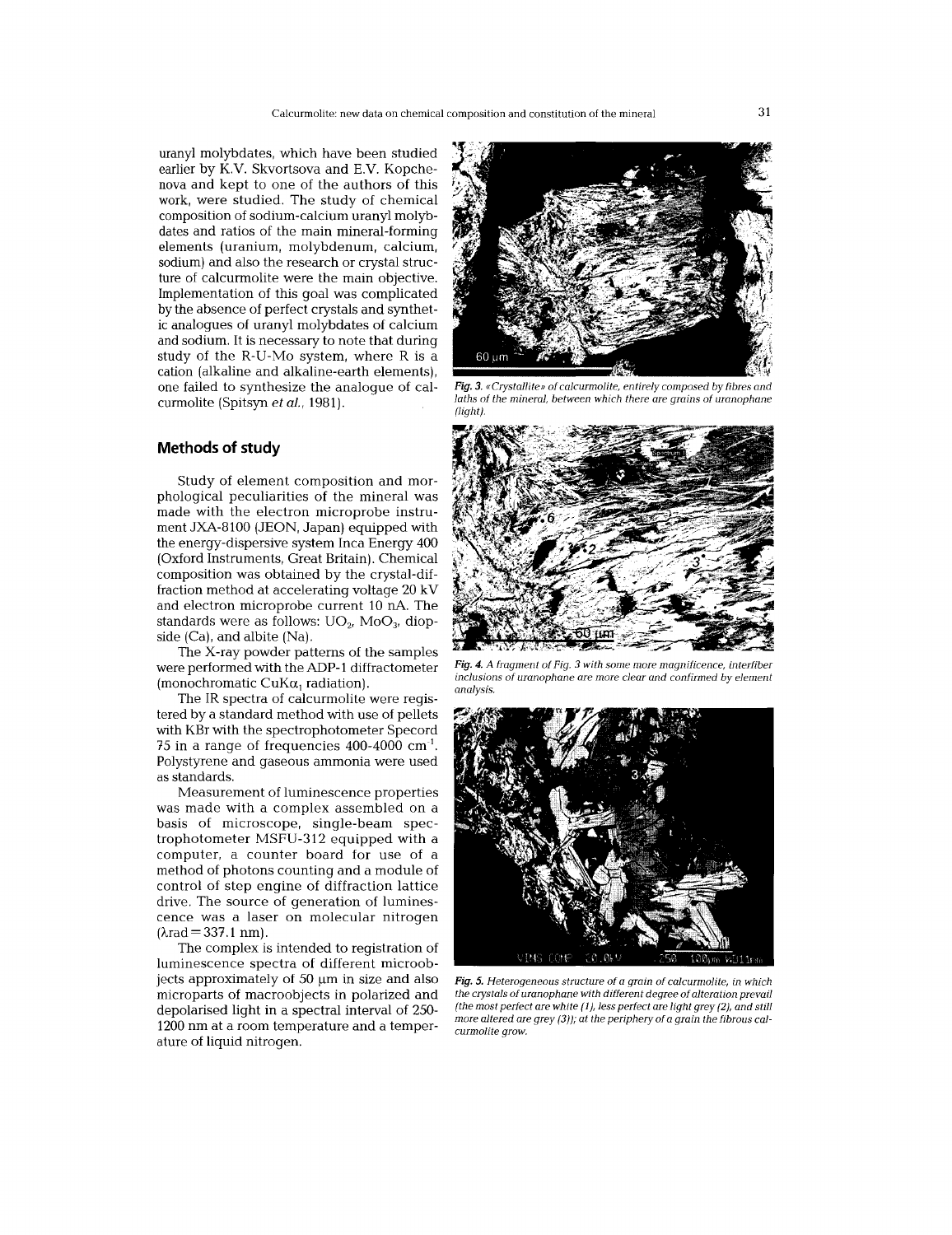| Deposit-    | No. of<br>analysis | Na <sub>2</sub> O |     | CaO MoO <sub>3</sub> | UO <sub>2</sub> | Total | Atomic quantities |        |        | Formula coefficients' |      |      |    |      |
|-------------|--------------------|-------------------|-----|----------------------|-----------------|-------|-------------------|--------|--------|-----------------------|------|------|----|------|
|             |                    |                   |     |                      |                 |       | Na                | Ca     | Mo     | U                     | Na   | Ca   | Mo | U    |
| Kazakhstan  |                    |                   |     |                      |                 |       |                   |        |        |                       |      |      |    |      |
| (Kyzyl-Sai) | 1                  | 0.6               | 6.1 | 20.9                 | 64.4            | 92.0  | 0.0194            | 0.1088 | 0.1453 | 0.2252                | 0.13 | 0.75 | 1  | 1.55 |
|             | 2                  | 0.6               | 5.8 | 21.5                 | 63.9            | 91.8  | 0.0194            | 0.1034 | 0.1493 | 0.2233                | 0.13 | 0.69 | 1  | 1.50 |
|             | 3                  | 0.9               | 5.6 | 20.9                 | 64.1            | 91.5  | 0.0290            | 0.0999 | 0.1454 | 0.2240                | 0.20 | 0.69 |    | 1.54 |
| Armenia     |                    |                   |     |                      |                 |       |                   |        |        |                       |      |      |    |      |
| (Kadjaran)  | 4                  | 0.7               | 5.8 | 20.6                 | 62.2            | 89.3  | 0.0225            | 0.1034 | 0.1430 | 0.2173                | 0.16 | 0.72 | 1  | 1.52 |
|             | 5                  | 0.5               | 5.4 | 20.4                 | 61.3            | 87.6  | 0.0161            | 0.0962 | 0.1415 | 0.2144                | 0.11 | 0.68 |    | 1.52 |
|             | 6                  | 1.0               | 5.5 | 20.7                 | 61.2            | 88.4  | 0.03223 0.0981    |        | 0.1438 | 0.2152                | 0.22 | 0.68 |    | 1.50 |
| Average     |                    |                   |     |                      |                 |       |                   |        |        |                       |      |      |    |      |
| value       |                    | 0.72              | 5.7 | 20.8                 | 62.85           | 90.07 | 0.0231            | 0.1016 | 0.1447 | 0.2199                | 0.16 | 0.70 |    | 1.52 |

Table 1.**Results of electron microprobe analyses of calcunnolite (wt %) from Kazakhstan and Armenia and its calculation on ratios of main mineral-fonning elements**

\*Basis of calculation: Mo=1

### **Results of study of calcurmolite**

Up to now calcurmolite was characterized by a set of interplanar distances obtained by the clear X-ray diffraction patterns and not quite convincing unit cell parameters, approximately monoclinic. The examination under binocular of the monomineral fractions of calcurmolite from Kazakhstan and Armenia revealed the transparent yellow crystals in a fractions of a millimetre in size, which looked as single crystals (though far from crystallographic perfection in comparison with the needle-shaped crystals of uranophane associated with them). However, all crystals of calcurmolite were not suitable for structural investigations: one failed to obtain a point diffraction pattern even at use of synchrotron radiation.

An explanation of this fact was given by studies in reflected electrons and in characteristic radiation, which have revealed a real constitution of the crystallites, being microheterogeneous system, in which there are bunches or laths tangled in ball and small crystals both needle-shaped, orthogonal and without crystallographic contours. For outwardly homogeneous transparent segregations, such textural-structural constitution is so unusual and diverse that it deserves a number of illustration. Figures 1-4 present the inner bunch-like texture of the outwardly monocrystal (massive, compact) calcurmolite and its total spectrum of element composition, revealing both dominating elements, U and Mo, and very low contents of admixture elements (As, Si, P, Sr). In the same crystallite of calcurmolite, in closest assemblage, there are uranophane and strontium phosphate (uranocircite). Some crystals of calcurmolite entirely consist of the tangled fibres and laths of the mineraI, between which are uranophane grains. Possibly, this is a pseudomorph of calcurmolite after the uranium silicate.

In some grains of calcurmolite, the inclusions of uranophane crystals with different degree of alteration prevail; their difference by reflected ability is an evidence of that; fibrous calcurmolite grows at the periphery of the grain (Fig. 5). A process of substitution of uranophane by calcurmolite, above-mentioned as a suggestion, is clearly shown within the limits of a crystallite in reflected electrons and in characteristic radiation (Fig. 6).

Chemical composition of calcurmolite from Kyzyl-Sai and Kadjaran was studied by a method of the local X-ray spectral analysis. The results of quantitative analysis on mineral-forming elements with taking into account of uranophane inclusions are given in Table 1.In the same Table are the atomic quantities of contained elements calculated by the results of analysis and their ratios (at the calculation the quantity of Mo was accepted as a unit). The total of oxides was less than 90% that is connected with high hydration of the mineral, which (by difference from total 100) contains more than 10% of water, including the water in the form of hydroxide (see below).

From the data given in Table 1, it follows that in the chemical composition of calcurmolite:

- 1) the ratio  $[UO_2]^2$ <sup>+</sup>:(MoO<sub>4</sub>)<sup>2</sup> = 3:2, that creates the  $[U-Mo]^{2+}$  complexes, for which binding together in a three-dimensional structure the additional ions are required;
- 2) the presence of additional ions of Ca and Na requires the compensation of valency, that can be achieved by the entry of hydroxyl ions in the mineral, their amount is determined by a sum of additional cations and their charge;
- 3) the additional cations are represented predominantly by Ca at constant presents of sodium, with relatively constant ratio, which is close (but not equal) to 3:1.

On the basis of data on chemical composition for the samples from Kyzyl-Sai and Kadjaran, the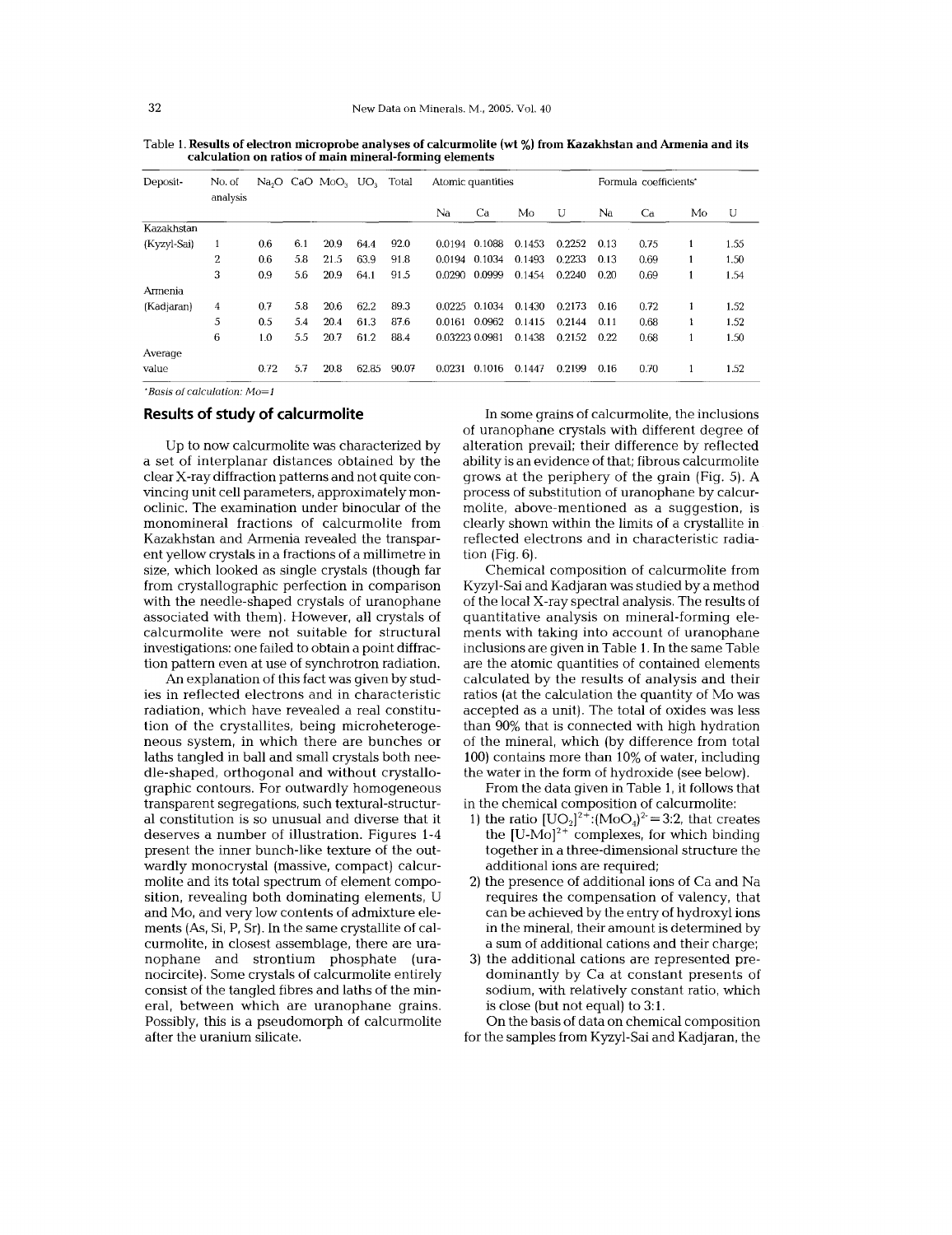

#### **SUicon Ka1**

**Uranium Ma1**

Fig. 6. Pseudocrystallite of calcurmolite, showing the process of substitution of uranophane by uranyl molybdate: a - in reflected elec*trons; b* - *in characteristic radiation.*

formula of calcurmolite can be presented as follows:  $(Ca_{1-x}Nax)_{2}(UO_{2})_{3}(MOQ_{4})_{2}(OH)_{6-x}$  nH<sub>2</sub>O, where x does not exceed 0.3. The content of water is high, but difficultly determined at microprobe analysis of microheterogeneous «crystallites».

The X-ray powder patterns of calcurmolite in different morphological aggregations (from the thin «crystallites» to massive, solid formations) are analogous and characterized by the peaks of two types: sharp and rather wider at the medium values of 2 to indistinct ones at the angles more than 50°, that can be an evidence of disturbance of the three-dimensional order of crystal structure (Tab. 2). The consequence of that are the some fluctuation of the interplanar distances values, which is revealed during comparison of data on two morphological varieties of calcurmolite from Kazakhstan and samples from Armenia, and the deviation of these data from calculated ones. The calculated data were obtained with use of a size of the monoclinic unit cell; their values are practically identical (within the limits of precision of the reflection angles measurements) for three presented mineral samples. In some samples, an admixture of uranophane is present. One failed to obtain the X-ray diffraction patterns from the crystals.

The IR spectra of absorption, obtained for the first time for calcurmolites from Kyzyl-Sai and Kadjaran, are identical both on bands position and their relative intensity (Fig. 7). In the range of the 0- H stretching vibrations, the strong wide band with a maximum at 3390-3450 cm<sup>-1</sup> and a shoulder at  $3225-3250$  cm<sup>-1</sup> is present, which is predominantly caused by vibrations of the water molecules. Belonging of a large part of the O-H bonds to the molecular water, but not to hydroxyl groups, is confirmed by a presence in the spectrum the quite strong band of the HOH bending vibrations at 1622 cm'l with a shoulder at 1570 cm'! (a presence of the latter is an evidence that the water is diverse in the structure of calcurmolite). Free OH groups, which usually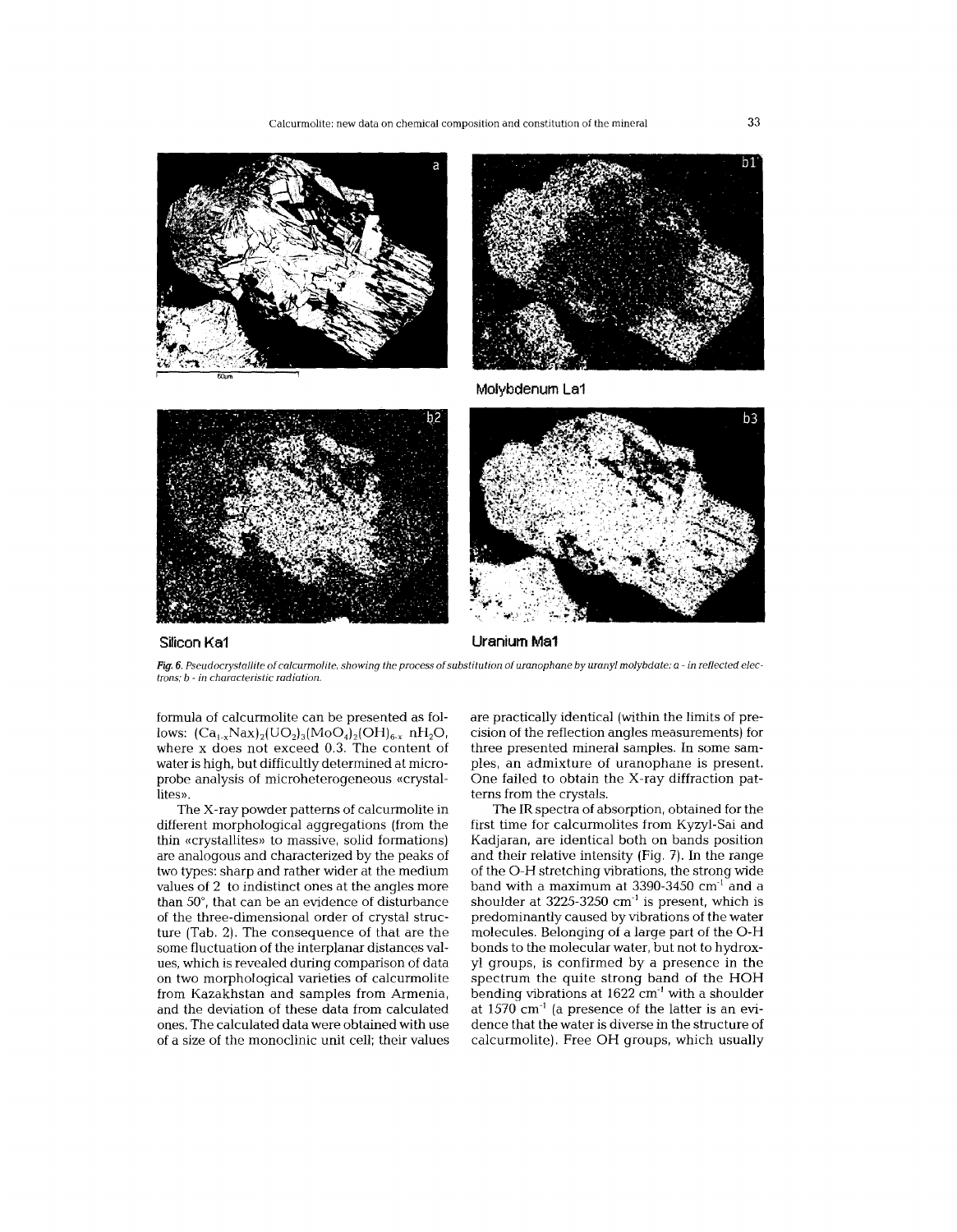

*Fig.* 7. The IR spectra of calcurmolite for Kazakhstan («K») and *Armenia* («A»).

It is important to note that, according to the data of the IR spectroscopy, there are no the  $MoO<sub>4</sub><sup>2</sup> tetrahedral anions in the crystal struc$ ture of calcurmolite. It is known that a maximum of the most intensive band of the Mo-O stretching vibrations in the IR spectra of monomolybdates lay in the range  $v_{\rm max}$ =770-820 cm<sup>-1</sup>. For example, powellite ( $v_{\rm max}$ =805 cm $^{\circ}$ ), wulfeni  $(v_{\text{max}}=778 \text{ cm}^{-1})$ , scenicksite  $(v_{\text{max}}=797 \text{ cm}^{-1})$ ,

|                                                                                               | 1400<br>135                                               |                                                        |                 | Kazakhstan       |                                                       |                  | Armenia                             |                | $D_{calc.}$ |
|-----------------------------------------------------------------------------------------------|-----------------------------------------------------------|--------------------------------------------------------|-----------------|------------------|-------------------------------------------------------|------------------|-------------------------------------|----------------|-------------|
|                                                                                               |                                                           | hkl                                                    | Sample I<br>d/n | $\boldsymbol{I}$ | Sample II<br>d/n                                      |                  |                                     |                |             |
|                                                                                               | 623                                                       | 012                                                    |                 |                  | 9.156                                                 | Ι<br>5           | d/n<br>9.099                        | Ι<br>10        | 9.12        |
| 3250                                                                                          |                                                           | 102                                                    | 8.377           | 50               | 8.393                                                 | 12               |                                     |                | 8.43        |
|                                                                                               |                                                           | 201                                                    |                 |                  | 7.762 100 7.775                                       | 100              |                                     | 100            |             |
|                                                                                               |                                                           |                                                        |                 |                  |                                                       |                  | 7.762                               |                | 7.76        |
|                                                                                               |                                                           | 060                                                    |                 |                  |                                                       |                  | 4.25                                | 3              | 4.25        |
|                                                                                               |                                                           | 061,204                                                | 4.179           | -16              | 4.183                                                 | 6                |                                     |                | 4.183       |
|                                                                                               |                                                           | 134, -214                                              | 4.125           | -13              |                                                       |                  |                                     |                | 4.129       |
|                                                                                               |                                                           | $005, -224$                                            | 3.965           | -34              | 3.974                                                 | 14               | 3.994                               | 8              | 3.976       |
|                                                                                               |                                                           | 153,420                                                | 3.87            | 32               | 3.883                                                 | 34               | 3.883                               | 29             | 3.883       |
|                                                                                               |                                                           | 412, -333                                              | 3.745 8         |                  |                                                       |                  |                                     |                | 3.745       |
|                                                                                               |                                                           | 063,170                                                | 3.562           | $\mathbf{3}$     | 3.551                                                 | 7                | 3.556                               | 6              | 3.556       |
| 3395<br>3230                                                                                  |                                                           | 613, -163                                              | 3.474 5         |                  | 3.485                                                 | 6                | 3.490                               | $\overline{2}$ | 3.477       |
|                                                                                               |                                                           | 346,500                                                | 3.264           | - 10             | 3.264                                                 | 11               | 3.260                               | 8              | 3.26        |
|                                                                                               |                                                           | 080,064                                                | 3.202 20        |                  | 3.202                                                 | 24               | 3.202                               | 17             | 3.205       |
|                                                                                               |                                                           | 081,073                                                | 3.138           | - 6              | 3.119                                                 | 8                | 3.121                               | 5              | 3.119       |
|                                                                                               |                                                           | 226,120                                                | 2.953           | -5               |                                                       |                  |                                     |                | 2.957       |
|                                                                                               |                                                           | 540, -282                                              | 2.84            | 7                | 2.836                                                 | -5               | 2.844                               | $\overline{4}$ | 2.84        |
| Fig. 7. The IR spectra of calcurmolite for Kazakhstan («K») and                               | 542                                                       | 2.78                                                   | 10              |                  |                                                       |                  |                                     | 2.781          |             |
| Armenia («A»).                                                                                |                                                           | 364, -551                                              | 2.725           | 8                |                                                       |                  | 2.722                               | 3              | 2.72        |
|                                                                                               |                                                           | 137,620                                                | 2.644           | $-11$            | 2.663                                                 | 3                | 2.666                               | 3              | 2.658       |
|                                                                                               | have the narrow bands in the IR spectrum in a range       |                                                        |                 |                  | 2.594                                                 | 5                | 2.591                               | 5              | 2.588       |
| of 3500-3700 cm <sup>-1</sup> , are absent in calcurmolite,                                   |                                                           | 383,60-3                                               | 2.509           | 3                |                                                       |                  |                                     |                | 2.507       |
| although one cannot exclude the presence of small                                             |                                                           | 4-72, 185                                              | 2.439           | 8                |                                                       |                  |                                     |                | 2.44        |
| amount of hydroxyl groups, forming quite strong                                               |                                                           | $-701$                                                 | 2.315 3         |                  |                                                       |                  |                                     |                | 2.313       |
| hydrogen bonds (of the water-water bond type).                                                |                                                           | 493058                                                 | 2.209           | 3                | 2.203                                                 | -4               | 2.189                               | 3              | 2.199       |
|                                                                                               | In the IR spectrum of calcurmolite, there are             | $-1122$                                                | 2.059 12        |                  |                                                       |                  |                                     |                | 2.06        |
| two weak narrow bands at 1396-1400 cm <sup>-1</sup> and                                       | 715,329                                                   |                                                        |                 | 1.998            | -5                                                    | 1.993            | 3                                   | 1.988          |             |
| 1352-1360 $cm-1$ . In all studied samples these                                               |                                                           | 3120,                                                  |                 |                  |                                                       |                  |                                     |                |             |
| bands have the identical intensities that<br>excludes their belonging to an admixture of car- |                                                           | 665,832                                                | 1.987 8         |                  | 1.970 6                                               |                  | 1.966                               | 3              | 1.979       |
| bonate mineral. It is more probable that these                                                |                                                           | $-73-5$                                                |                 |                  |                                                       |                  | 1.946                               | 3              | 1.946       |
| bands are caused by the vibrations of the $\rm H^+$ ion,                                      |                                                           | 1 12 5, -3 11 5 1.869                                  |                 | - 5              | 1.870                                                 | $\overline{4}$   | 1.872                               | 3              | 1.871       |
| which does not form strong covalent bonds with                                                |                                                           | 198                                                    | 1.834 3         |                  | 1.837                                                 | 5                | 1.838                               | 3              | 1.836       |
| oxyqen.                                                                                       |                                                           | 825                                                    |                 |                  |                                                       |                  | 1.789                               | 3              | 1.788       |
|                                                                                               | The group of strong bands at 946 cm <sup>-1</sup> (with a | 890                                                    | 1.652           | - 6              | 1.654                                                 | -5               |                                     |                | 1.654       |
| shoulder at 930), 898, and 848 cm <sup>-1</sup> belongs to the                                |                                                           | 4135                                                   | 1.609 3         |                  | 1.591                                                 | $\overline{4}$   |                                     |                | 1.609       |
| anti-symmetrical stretching vibrations of the                                                 |                                                           |                                                        |                 |                  |                                                       |                  | (+ additional weak diffusive peaks) |                |             |
| $UO22$ ion, occupying different sites in the crystal                                          |                                                           |                                                        |                 |                  |                                                       | $16.31 \pm 0.03$ |                                     | 16.3           |             |
| structure of the mineral. The bands at 723, 632,                                              | a<br>b                                                    | $25.49 \pm 0.05$<br>$19.506 \pm 0.06$ 19.50 $\pm$ 0.05 |                 |                  | $16.3 \pm 0.03$ $16.30 \pm 0.003$<br>$25.47 \pm 0.05$ |                  | $25.50 \pm 0.06$                    | 25.5           |             |
| and $479 \text{ cm}^{-1}$ belong to the stretching vibrations                                 |                                                           |                                                        |                 |                  |                                                       |                  |                                     |                |             |
| of the molybdenum-oxygen bonds in the $MoO6$                                                  | Ċ                                                         |                                                        |                 |                  |                                                       | $19.50 \pm 0.06$ |                                     | 19.5           |             |
| octahedra; the latter band is the strongest in the                                            |                                                           | β                                                      | 90.17           |                  | 90.06                                                 |                  | 90                                  |                | 90          |
| spectrum of calcurmolite.                                                                     |                                                           | V                                                      | 8104            |                  | 8095                                                  |                  | 8110                                |                | 8105        |

Table 2. Values of interplanar distances (in A) for calcurmolite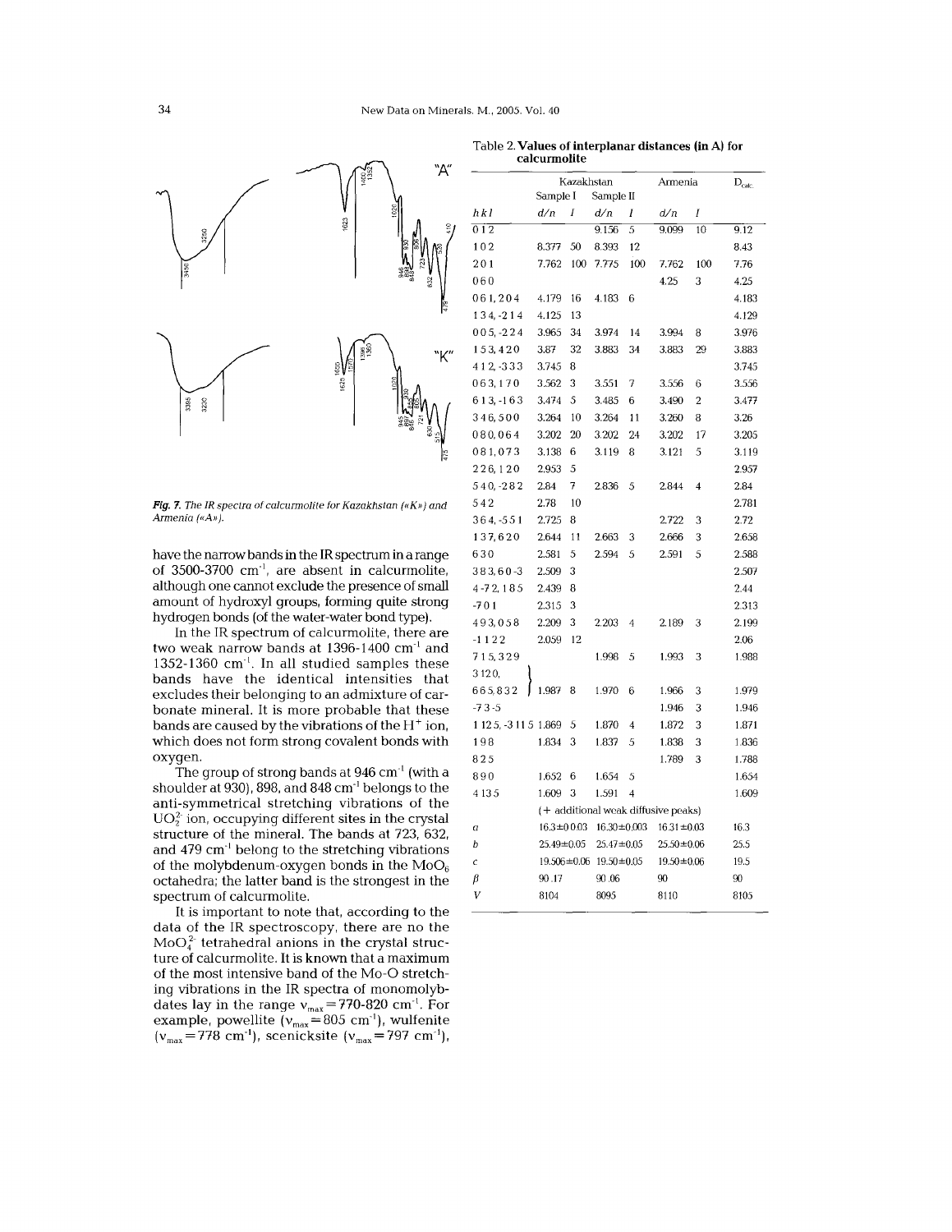

*Fig.* 8. *The spectra of laser luminescence of calcurmolite from Kazakhstan {«K))) and Armenia {«A))):* a . *at the room temperature; b at the temperature of liquid nitrogen*

etc. The condensation of tetrahedra always results in still more low frequencies of the Mo-O stretching vibrations. So, for umohoite, in which structure the chains of the  $MoO<sub>6</sub>$  vertex-joined octahedra are present, the value  $v_{\text{max}} = 593 \text{ cm}^{-1}$ . For iriginite, in which the pairs of the  $MoO<sub>6</sub>$ edge-joined octahedra form the chains, connected via common vertexes of octahedra belonging to neighbouring pairs, the value  $v_{\text{max}} = 539$  cm<sup>-1</sup>. In the case of calcurmolite,  $v_{\text{max}}^{\text{max}}$  = 479 cm<sup>-1</sup>, that allows with certainty to attribute this mineral to the class of aqueous oxides of hydroxides, but not to the class of molybdates.

On the basis of the IRS data, the general crystallochemical formula of calcurmolite, which does not conflict with the results of study of chemical composition and requirements of the valence balance, can be suggested:  $(Ca_{2x}Na(UO_2)_3Mo_2O_{11x}(OH)_x)$ nH<sub>2</sub>O. Taking into account the real chemical compositions of the samples from two deposits,  $x = 0.3$ , and the formula becomes as follows:  $(Ca_{1,7}Na_{0,3})(UO_2)_3Mo_2O_{10,7}OH_{0,3}$  nH<sub>2</sub>O; however, it requires a confirmation by the solution of the mineral crystal structure.

The results of study of the luminescence spectra of calcurmolite give the additional information about this mineral. In the publication (Gorobets, Rogozhin, 2001), it is noted that at a room temperature under ultraviolet beam generated by a fluorescent tube, calcurmolite does not give luminescence. Only placed in liquid nitrogen, the crystals of calcurmolite show a yellow luminescence under ultraviolet radiation. However, use of the LGI-505laser as a source of generation has allowed to register a luminescence spectrum of calcurmolite at a room temperature.

At a room temperature under influence of high-intensive radiation of the laser, the crystals of calcurmolite give luminescence extremely unevenly: the main part has a green colour with bright green zones, which are typical for uranyl, that is connected with phase microheterogeneity of the object. At that, photodestruction of the centres of luminescence is observed: in 10-20 seconds the colour of luminescence becomes dirty-green, bright green zones of uranophane fade less intensively, the zones with yellow luminescence of proper calcurmolite appear.